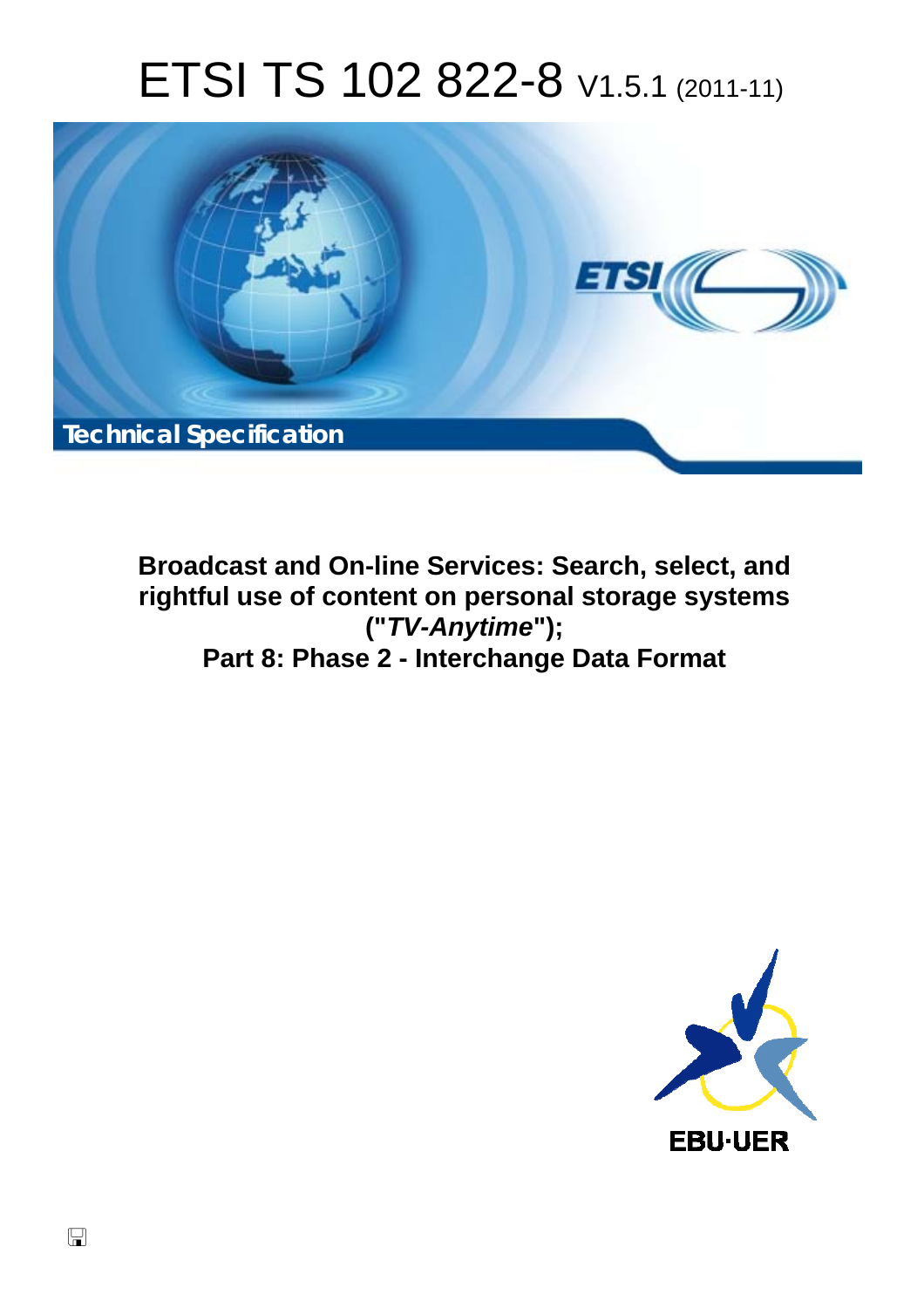Reference

RTS/JTC-TVA-PH2-63-08

Keywords broadcasting, content, system, TV, video

#### *ETSI*

#### 650 Route des Lucioles F-06921 Sophia Antipolis Cedex - FRANCE

Tel.: +33 4 92 94 42 00 Fax: +33 4 93 65 47 16

Siret N° 348 623 562 00017 - NAF 742 C Association à but non lucratif enregistrée à la Sous-Préfecture de Grasse (06) N° 7803/88

#### *Important notice*

Individual copies of the present document can be downloaded from: [http://www.etsi.org](http://www.etsi.org/)

The present document may be made available in more than one electronic version or in print. In any case of existing or perceived difference in contents between such versions, the reference version is the Portable Document Format (PDF). In case of dispute, the reference shall be the printing on ETSI printers of the PDF version kept on a specific network drive within ETSI Secretariat.

Users of the present document should be aware that the document may be subject to revision or change of status. Information on the current status of this and other ETSI documents is available at <http://portal.etsi.org/tb/status/status.asp>

If you find errors in the present document, please send your comment to one of the following services: [http://portal.etsi.org/chaircor/ETSI\\_support.asp](http://portal.etsi.org/chaircor/ETSI_support.asp)

#### *Copyright Notification*

No part may be reproduced except as authorized by written permission. The copyright and the foregoing restriction extend to reproduction in all media.

> © European Telecommunications Standards Institute 2011. © European Broadcasting Union 2011. All rights reserved.

**DECT**TM, **PLUGTESTS**TM, **UMTS**TM and the ETSI logo are Trade Marks of ETSI registered for the benefit of its Members. **3GPP**TM and **LTE**™ are Trade Marks of ETSI registered for the benefit of its Members and of the 3GPP Organizational Partners. **GSM**® and the GSM logo are Trade Marks registered and owned by the GSM Association.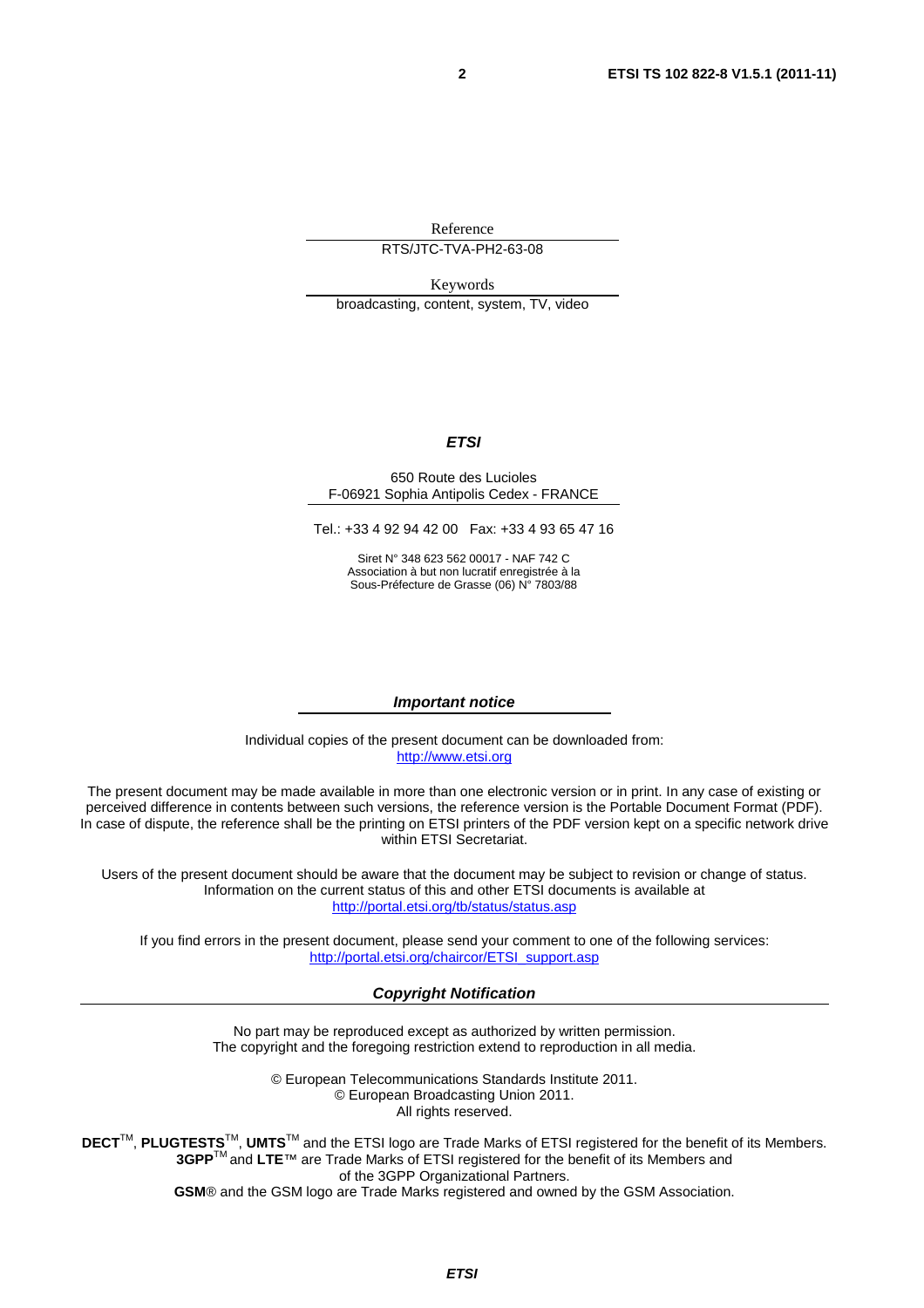# Contents

| 1              |                             |                                                              |
|----------------|-----------------------------|--------------------------------------------------------------|
| 2              |                             |                                                              |
| 2.1            |                             |                                                              |
| 2.2            |                             |                                                              |
| 3              |                             |                                                              |
| 3.1            |                             |                                                              |
| 3.2            |                             |                                                              |
| $\overline{4}$ |                             |                                                              |
| 4.1            |                             |                                                              |
| 4.2            |                             |                                                              |
| 4.3            |                             |                                                              |
| 4.4            |                             |                                                              |
| 4.5            |                             |                                                              |
| 4.5.1          |                             |                                                              |
| 4.5.2          |                             |                                                              |
| 5              |                             |                                                              |
|                | Annex A (normative):        |                                                              |
| A.1            |                             |                                                              |
| A.2            |                             |                                                              |
|                | <b>Annex B</b> (normative): | TV-Anytime description schemes for interchange data format16 |
|                |                             |                                                              |

 $\mathbf{3}$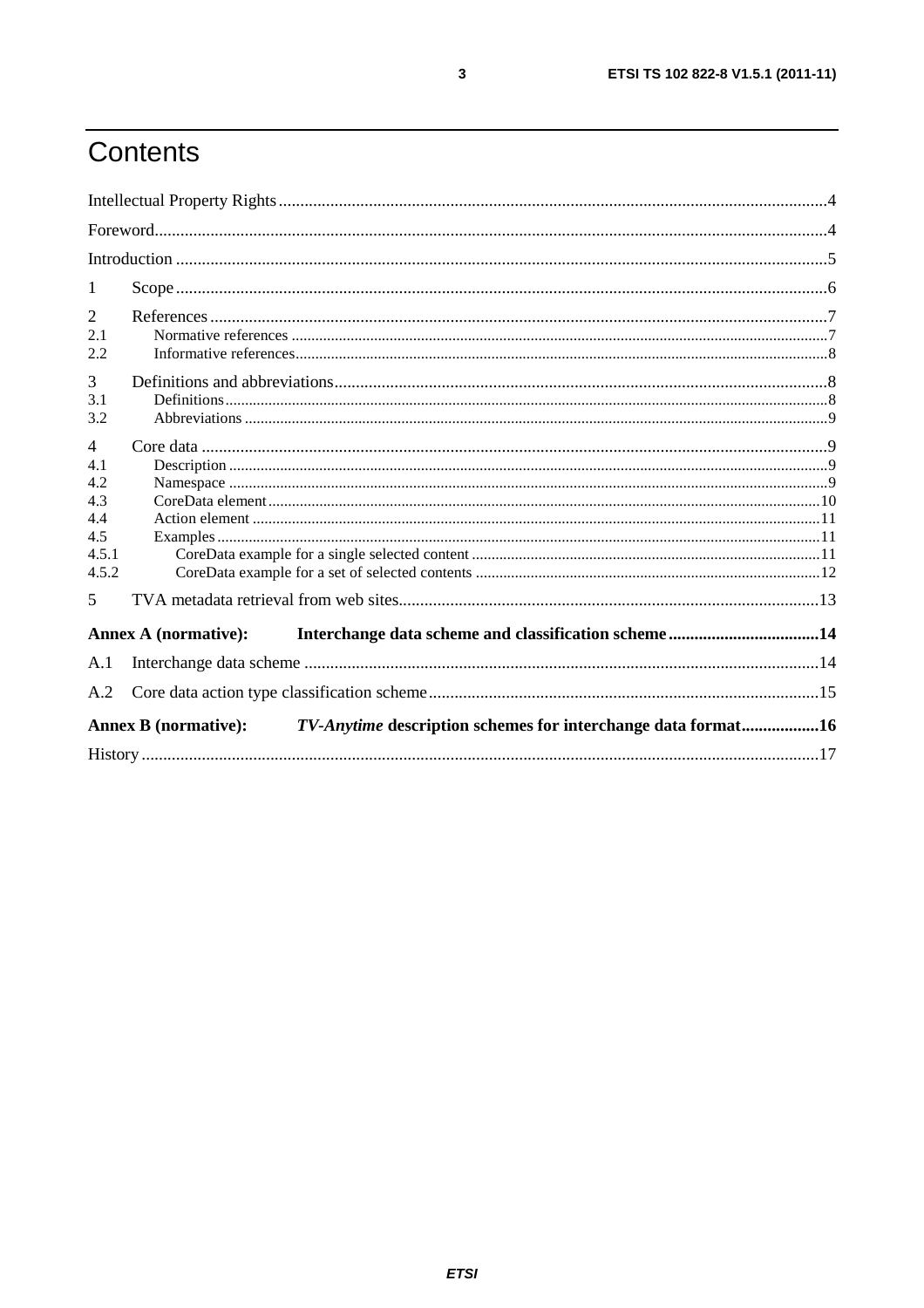# Intellectual Property Rights

IPRs essential or potentially essential to the present document may have been declared to ETSI. The information pertaining to these essential IPRs, if any, is publicly available for **ETSI members and non-members**, and can be found in ETSI SR 000 314: *"Intellectual Property Rights (IPRs); Essential, or potentially Essential, IPRs notified to ETSI in respect of ETSI standards"*, which is available from the ETSI Secretariat. Latest updates are available on the ETSI Web server [\(http://ipr.etsi.org](http://webapp.etsi.org/IPR/home.asp)).

Pursuant to the ETSI IPR Policy, no investigation, including IPR searches, has been carried out by ETSI. No guarantee can be given as to the existence of other IPRs not referenced in ETSI SR 000 314 (or the updates on the ETSI Web server) which are, or may be, or may become, essential to the present document.

### Foreword

This Technical Specification (TS) has been produced by Joint Technical Committee (JTC) Broadcast of the European Broadcasting Union (EBU), Comité Européen de Normalisation ELECtrotechnique (CENELEC) and the European Telecommunications Standards Institute (ETSI).

NOTE: The EBU/ETSI JTC Broadcast was established in 1990 to co-ordinate the drafting of standards in the specific field of broadcasting and related fields. Since 1995 the JTC Broadcast became a tripartite body by including in the Memorandum of Understanding also CENELEC, which is responsible for the standardization of radio and television receivers. The EBU is a professional association of broadcasting organizations whose work includes the co-ordination of its members' activities in the technical, legal, programme-making and programme-exchange domains. The EBU has active members in about 60 countries in the European broadcasting area; its headquarters is in Geneva.

European Broadcasting Union CH-1218 GRAND SACONNEX (Geneva) Switzerland Tel: +41 22 717 21 11 Fax: +41 22 717 24 81

The present document is part 8 of a multi-part deliverable covering Broadcast and On-line Services: Search, select and rightful use of content on personal storage systems ("*TV-Anytime*"), as identified below:

- Part 1: "Benchmark Features";
- Part 2: "Phase 1 System description";
- Part 3: "Metadata";
- Part 4: "Phase 1 Content referencing":
- Part 5: "Rights Management and Protection (RMP)";
- Part 6: "Delivery of metadata over a bi-directional network";
- Part 7: "Bi-directional metadata delivery protection";
- **Part 8: "Phase 2 Interchange Data Format";**
- Part 9: "Phase 2 Remote Programming".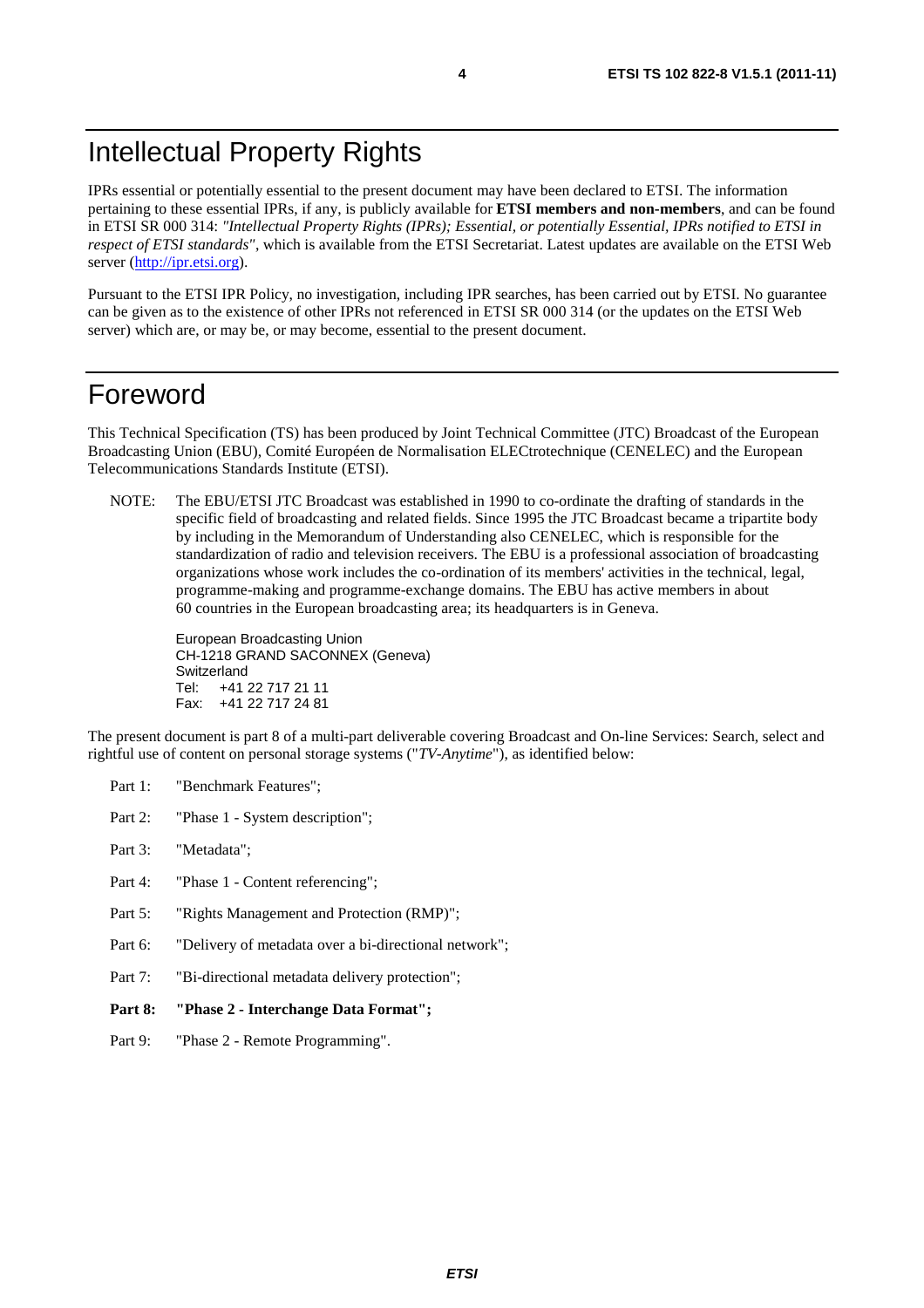# Introduction

*"TV-Anytime"* (TVA) is a synchronized set of specifications established by the *TV-Anytime* Forum. TVA features enable the search, selection, acquisition and rightful use of content on local and/or remote personal storage systems from both broadcast and online services.

TS 102 822-1 [1] and TS 102 822-2 [2] set the context and system architecture in which the standards for Metadata, Content referencing, Bi-directional metadata and Metadata protection are to be implemented in the *TV-Anytime* environment. TS 102 822-1 [1] provides benchmark business models against which the *TV-Anytime* system architecture is evaluated to ensure that the specification enable key business applications. TS 102 822-2 [2] presents the *TV-Anytime* System Architecture. These two documents are placed ahead of the others for their obvious introductory value. Note that these first two documents are largely informative, while the remainder of the series is normative.

The features are supported and enabled by the specifications for Metadata (TS 102 822-3 sub-parts 1 [3], 2 [4], 3 [5]), Content Referencing (TS 102 822-4 [6]), Rights Management (TS 102 822-5 sub-parts 1 [7] and 2 [8]), Bi-directional Metadata Delivery (TS 102 822-6 sub-parts 1 [9], 2 [10] and 3 [11]) and Protection (TS 102 822-7 [12]), Interchange Data Format (TS 102 822-8 (the present document)) and Remote Programming (TS 102 822-9 [13]). This list of Features is to be used as guidance to manufacturers, service providers and content providers regarding the implementation of the Phase 1 and Phase 2 *TV-Anytime* specifications.

Although each in the series of documents is intended to stand alone, a complete and coherent sense of the *TV-Anytime* system standard can be gathered by reading all the specification documents in numerical order.

The *TV-Anytime* Phase 1 metadata specification addresses a data model that allowed a broadcaster to describe the content available within the broadcast system and to therefore "attract" a user to acquire and consume the content.

The present document defines the interchange data format for the delivery of *TV-Anytime* metadata and content referencing information from different data sources.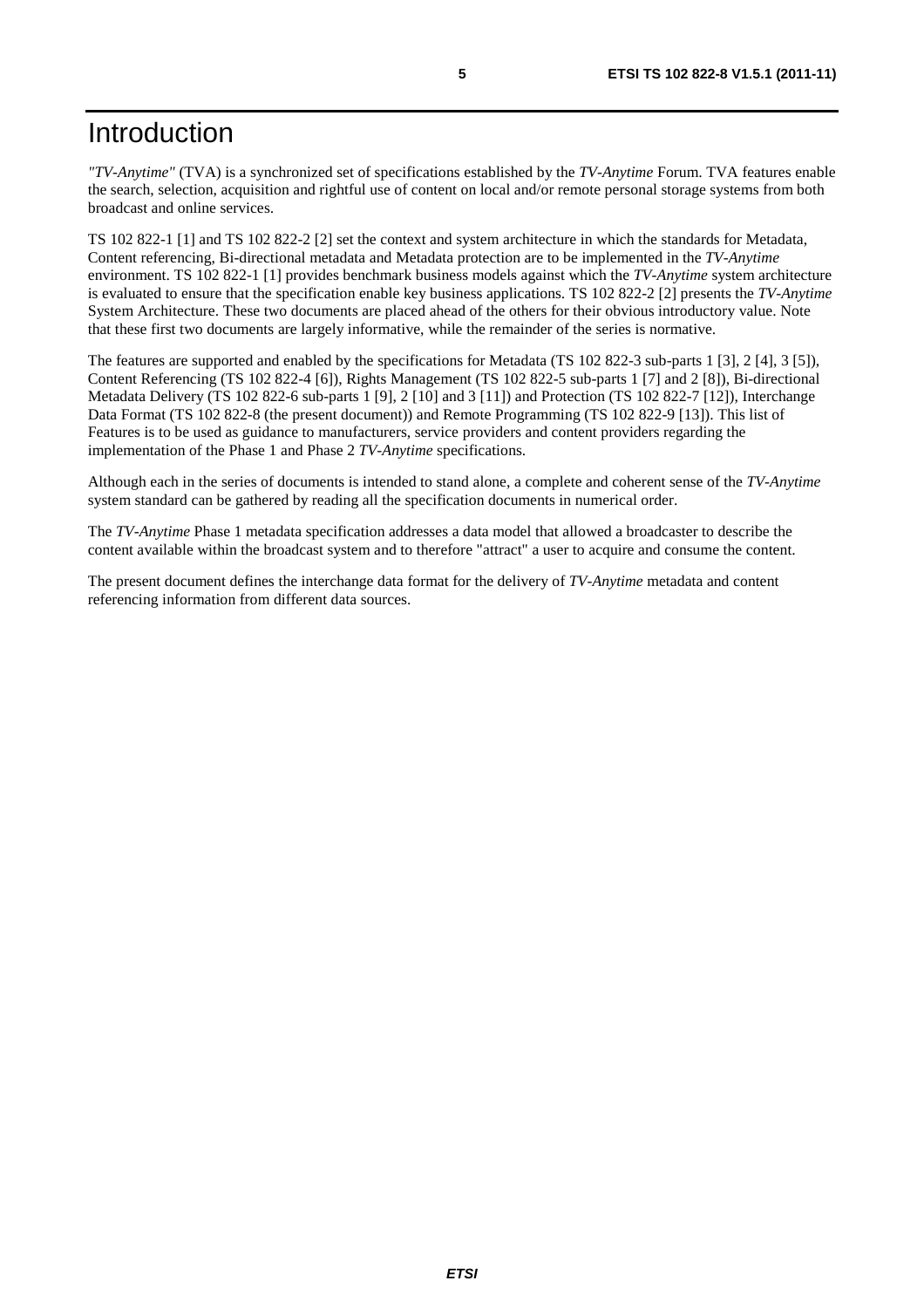### 1 Scope

The present document is one in a series of Technical Specification documents produced by the *TV-Anytime* Forum. These documents establish the fundamental specifications for the services, systems and devices that will conform to the *TV-Anytime* standard, to a level of detail that is implementable for compliant products and services.

TS 102 822-1 [1] and TS 102 822-2 [2] set the context and system architecture in which the standards for Metadata, Content referencing, Bi-directional metadata and metadata protection are to be implemented in the *TV-Anytime* environment. TS 102 822-1 [1] provides benchmark business models against which the *TV-Anytime* system architecture is evaluated to ensure that the specification enable key business applications. TS 102 822-2 [2] presents the *TV-Anytime* System Architecture and the relationship between Phase 1 and Phase 2 technologies. These first two documents are largely informative, while the remainder of the series is normative.

The present document has been developed during the second phase of *TV-Anytime* and covers the definition of the interchange data format for the delivery of *TV-Anytime* metadata and content referencing information from different data sources.

The interchange data format described in the present document was selected in order to satisfy the usage scenarios listed in TS 102 822-1 [1].

The *TV-Anytime* Forum has defined a number of data types that can be exchanged between *TV-Anytime* devices. These include program metadata, content referencing information, and user-centric metadata. The present document addresses data delivery from non *TV-Anytime* sources to *TV-Anytime* clients. A *TV-Anytime* client is typically a PDR, although in the present document the client can be any Internet connected device. These devices do not necessarily need to have the ability to display or store content, since many types of devices can exploit *TV-Anytime* metadata services (e.g. a mobile phone displaying an EPG).

Programme metadata and content referencing information can be delivered unidirectionally (e.g. via traditional broadcast or IP multicast) or via a bi-directional network. A *TV-Anytime* data provider might choose to deliver data using the interchange data format described because it allows:

- a simple adaptation of existing non-*TV Anytime* content selection and location services to provide data for *TV-Anytime* clients;
- the delivery of the *TV-Anytime* data to clients by *TV-Anytime* data providers without access to a broadcast system;
- *TV-Anytime* data providers to personalize the metadata they offer according to the source of the request;
- a range of client devices, which are not necessarily able to receive broadcast data, to access and exploit *TV-Anytime* data. For example, a mobile phone or personal organizer could use the metadata service to show the user an EPG.

Figure 1 shows the relation between non-*TV-Anytime* content selection and location services and *TV-Anytime* clients.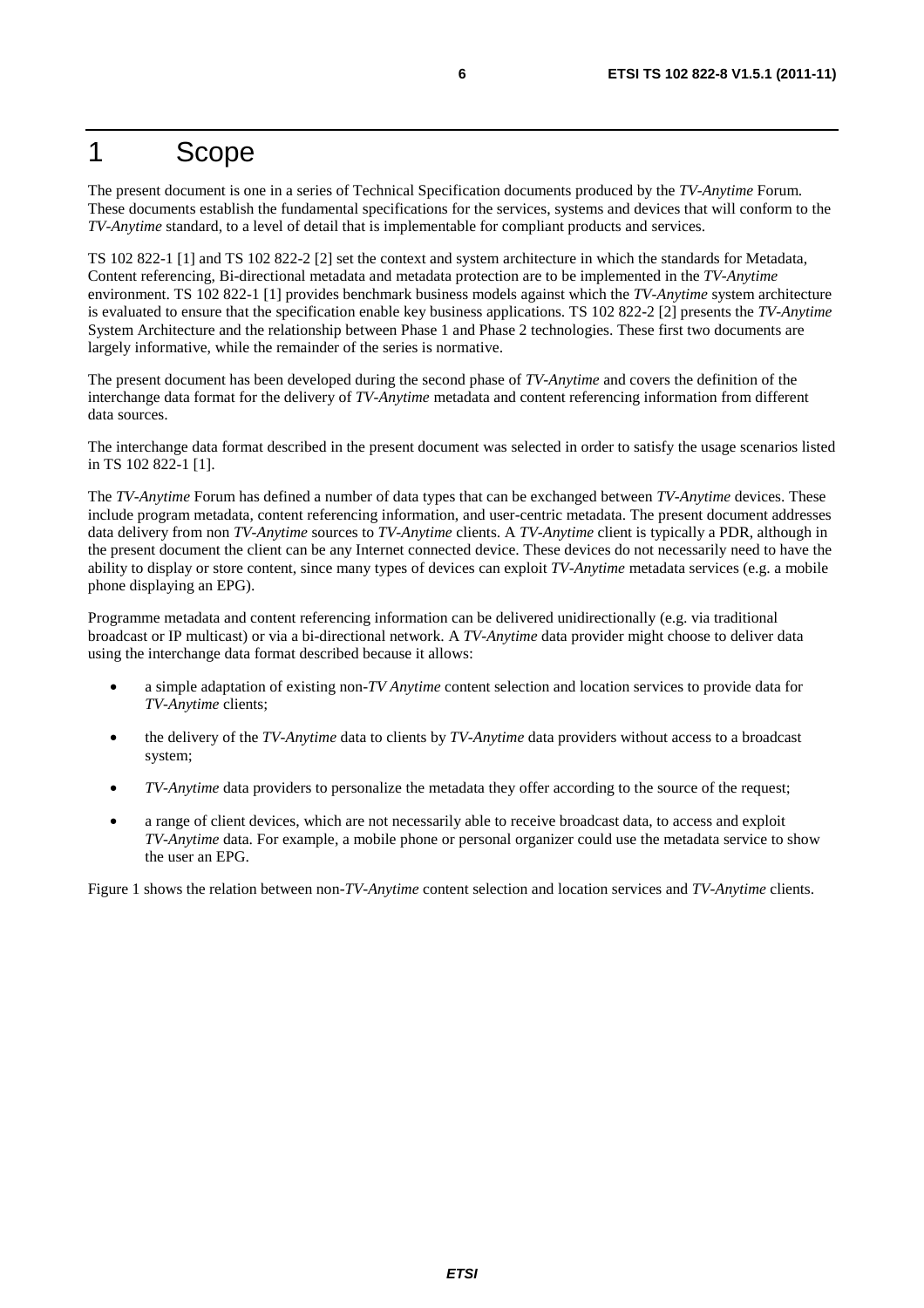

**Figure 1: TV-Anytime data delivery from alternate data sources** 

# 2 References

References are either specific (identified by date of publication and/or edition number or version number) or non-specific. For specific references, only the cited version applies. For non-specific references, the latest version of the reference document (including any amendments) applies.

Referenced documents which are not found to be publicly available in the expected location might be found at [http://docbox.etsi.org/Reference.](http://docbox.etsi.org/Reference)

NOTE: While any hyperlinks included in this clause were valid at the time of publication ETSI cannot guarantee their long term validity.

#### 2.1 Normative references

The following referenced documents are necessary for the application of the present document.

| $[1]$             | ETSI TS 102 822-1: "Broadcast and On-line Services: Search, select, and rightful use of content<br>on personal storage systems ("TV-Anytime"); Part 1: Benchmark Features".                                                         |
|-------------------|-------------------------------------------------------------------------------------------------------------------------------------------------------------------------------------------------------------------------------------|
| $\lceil 2 \rceil$ | ETSI TS 102 822-2: "Broadcast and On-line Services: Search, select, and rightful use of content<br>on personal storage systems ("TV-Anytime"); Part 2: Phase 1 - System description".                                               |
| $\lceil 3 \rceil$ | ETSI TS 102 822-3-1: "Broadcast and On-line Services: Search, select, and rightful use of content<br>on personal storage systems ("TV-Anytime"); Part 3: Metadata; Sub-part 1: Phase 1 - Metadata<br>schemas".                      |
| [4]               | ETSI TS 102 822-3-2: "Broadcast and On-line Services: Search, select, and rightful use of content<br>on personal storage systems ("TV-Anytime"); Part 3: Metadata; Sub-part 2: System aspects in a<br>uni-directional environment". |
| $\lceil 5 \rceil$ | ETSI TS 102 822-3-3: "Broadcast and On-line Services: Search, select, and rightful use of content<br>on personal storage systems ("TV-Anytime"); Part 3: Metadata; Sub-part 3: Phase 2 - Extended<br>Metadata Schema".              |
| [6]               | ETSI TS 102 822-4: "Broadcast and On-line Services: Search, select, and rightful use of content<br>on personal storage systems ("TV-Anytime"); Part 4: Phase 1 - Content referencing".                                              |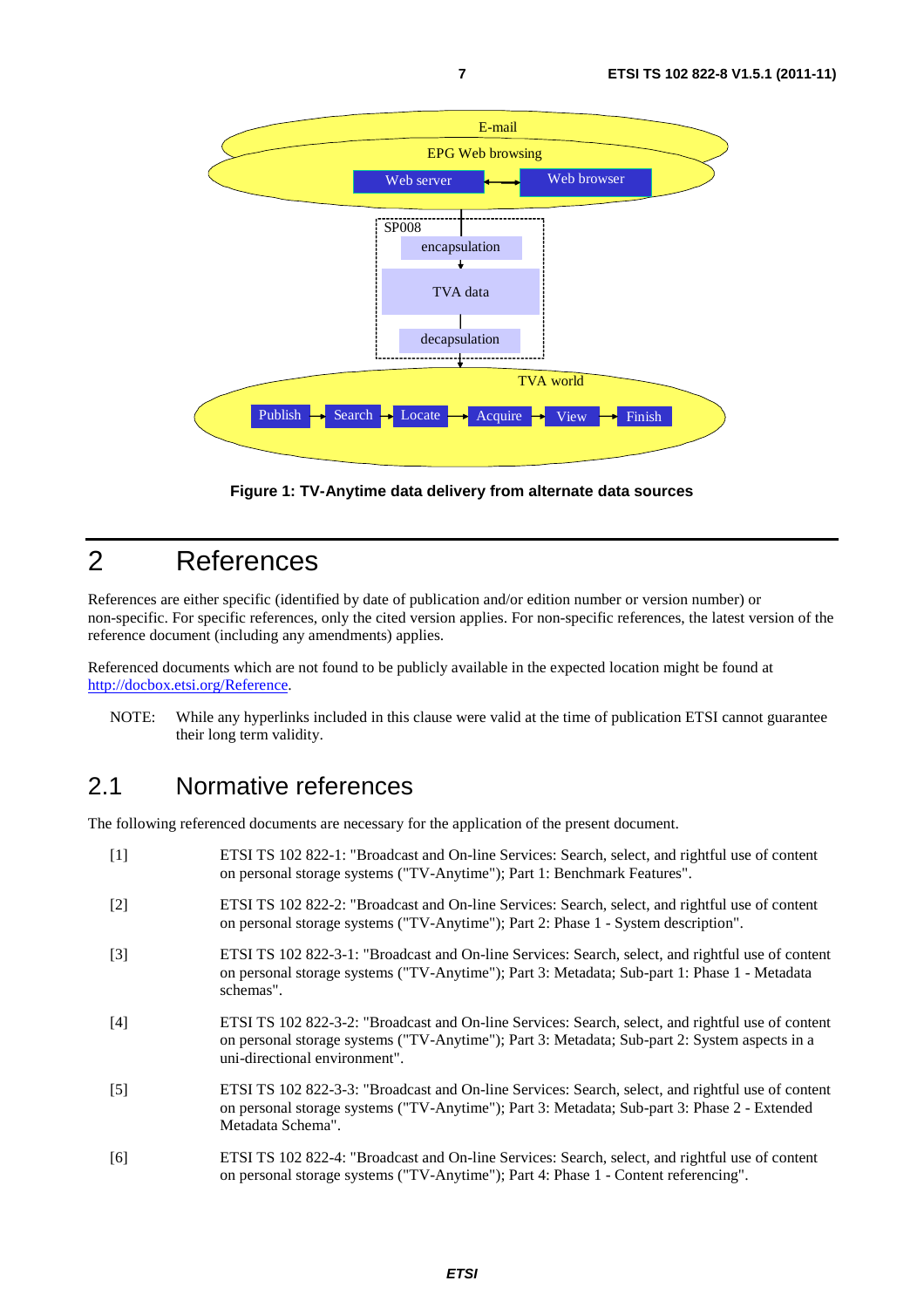- [7] ETSI TS 102 822-5-1: "Broadcast and On-line Services: Search, select, and rightful use of content on personal storage systems ("TV-Anytime"); Part 5: Rights Management and Protection (RMP) Sub-part 1: Information for Broadcast Applications".
- [8] ETSI TS 102 822-5-2: "Broadcast and On-line Services: Search, select, and rightful use of content on personal storage systems ("TV-Anytime"); Part 5: Rights Management and Protection (RMP) Sub-part 2: RMPI binding".
- [9] ETSI TS 102 822-6-1: "Broadcast and On-line Services: Search, select, and rightful use of content on personal storage systems ("TV-Anytime"); Part 6: Delivery of metadata over a bi-directional network; Sub-part 1: Service and transport".
- [10] ETSI TS 102 822-6-2: "Broadcast and On-line Services: Search, select, and rightful use of content on personal storage systems ("TV-Anytime"); Part 6: Delivery of metadata over a bi-directional network; Sub-part 2: Phase 1 - Service discovery".
- [11] ETSI TS 102 822-6-3: "Broadcast and On-line Services: Search, select, and rightful use of content on personal storage systems ("TV-Anytime"); Part 6: Delivery of metadata over a bi-directional network; Sub-part 3: Phase 2 - Exchange of Personal Profile".
- [12] ETSI TS 102 822-7: "Broadcast and On-line Services: Search, select, and rightful use of content on personal storage systems ("TV-Anytime Phase 1"); Part 7: Bi-directional metadata delivery protection".
- [13] ETSI TS 102 822-9: "Broadcast and On-line Services: Search, select, and rightful use of content on personal storage systems ("TV-Anytime"); Part 9: Phase 2 - Remote Programming".

#### 2.2 Informative references

The following referenced documents are not necessary for the application of the present document but they assist the user with regard to a particular subject area.

Not applicable.

# 3 Definitions and abbreviations

### 3.1 Definitions

For the purposes of the present document, the following terms and definitions apply:

**acquisition:** process of retrieving selected content

**client:** typically a personal digital recorder or any device connected to the Internet

**content:** audio, video or other types of material the viewer would like to access

NOTE: Movies, games, TV programmes, radio programmes, etc.

**electronic programme guide:** means of presenting available content to the consumer and allowing selection of desired content

**location resolution:** process of establishing the address (location and time) of a specific content instance from its CRID

**metadata service:** service that provides *TV-Anytime* data via a server on a bi-directional network using the data and protocols defined in the present document

**metadata:** generally, data about content, such as the title, genre, summary of a television programme consumer preferences and viewing history data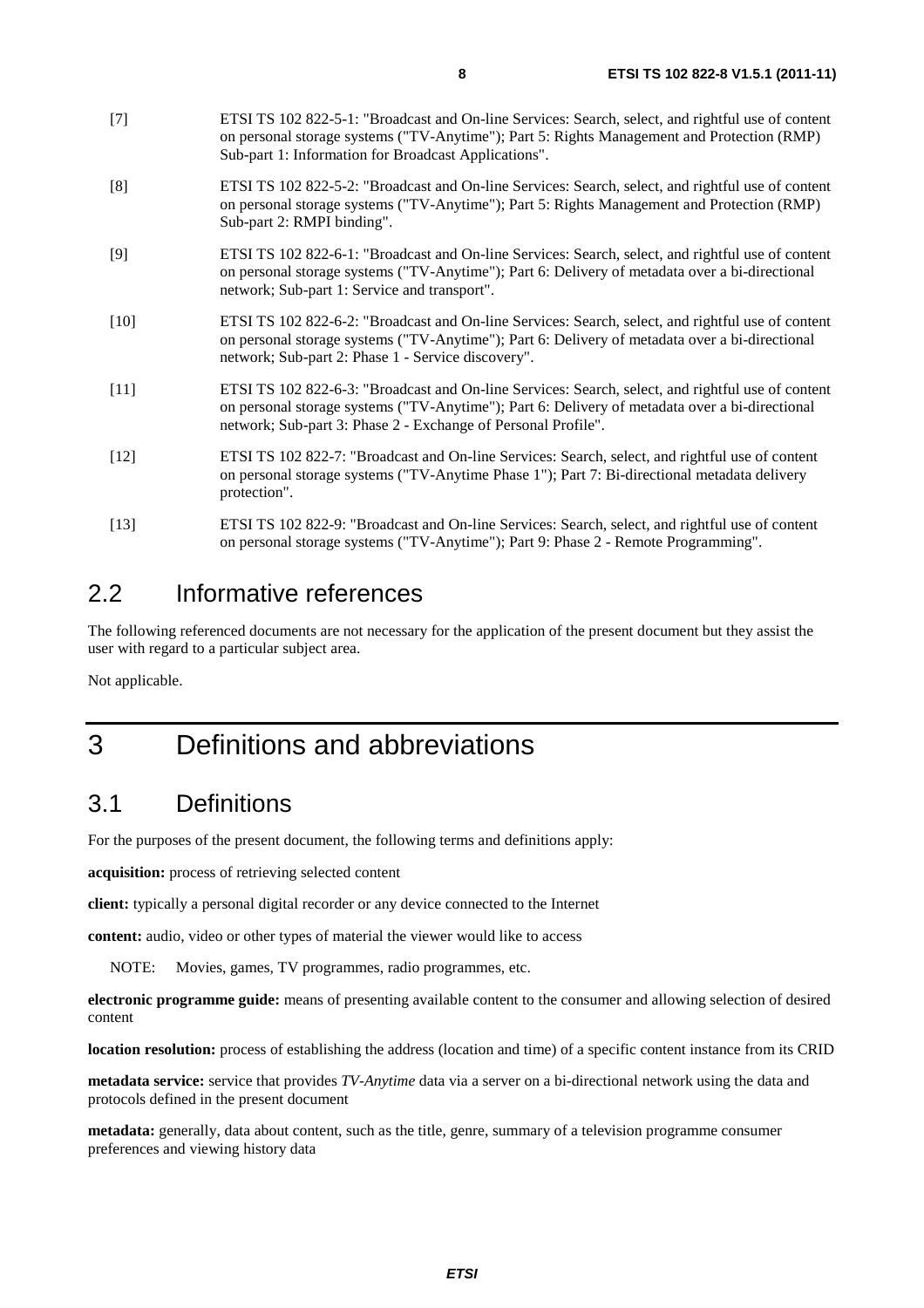**programme:** editorially coherent piece of content that is acquired by a PDR as a whole

**service provider:** aggregator and supplier of content which may include gateway and management roles

#### 3.2 Abbreviations

For the purposes of the present document, the following abbreviations apply:

| <b>CRID</b>   | Content Reference IDentifier                                                                 |  |
|---------------|----------------------------------------------------------------------------------------------|--|
| NOTE:         | An identifier for content that is independent of its location specified by TS 102 822-4 [6]. |  |
| <b>DVB</b>    | Digital Video Broadcasting project                                                           |  |
| NOTE:         | European project providing technical specifications for publication by ETSI.                 |  |
| <b>EPG</b>    | Electronic Programme Guide                                                                   |  |
| <b>HTTP</b>   | <b>HyperText Transfer Protocol</b>                                                           |  |
| IMI.          | Instance Metadata Identifier                                                                 |  |
| <b>MIME</b>   | Multipurpose Internet Mail Extension                                                         |  |
| <b>PDR</b>    | Personal Digital Recorder                                                                    |  |
| <b>TVA</b>    | TV-Anytime                                                                                   |  |
| <b>URI</b>    | Uniform Resource Identifier                                                                  |  |
| URL           | Uniform Resource Locator                                                                     |  |
| WSIF          | Web Service Inspection File                                                                  |  |
| WS-Inspection | Web Services Inspection language                                                             |  |
| XML           | eXtensible Markup Language                                                                   |  |

### 4 Core data

#### 4.1 Description

The following elements have been identified to be part of the core data:

- One or more selected contents, each of them containing:
	- a CRID with optionally an IMI;
	- a TVAMain table as specified in TS 102 822-3-1 [3], containing information on a specific content item and/or instance (optional);
	- a content referencing table (optional);
	- an address of the Web server hosting a WS-Inspection file as specified in TS 102 822-6-2 [10] which could be used for further queries as specified in TS 102 822-6-1 [9] (optional);
	- an action (such as "record", "recommend", etc.) defined as a controlled term (optional).

An "acknowledgement" message may be useful, although not absolutely required, in a structure that is not defined in the present document. In some configurations (e.g. where there is no return path), it might be impossible to return an acknowledgement.

#### 4.2 Namespace

The namespace for the *TV-Anytime* CoreData interchange format has been defined as:

```
urn:tva:CoreData:2011
```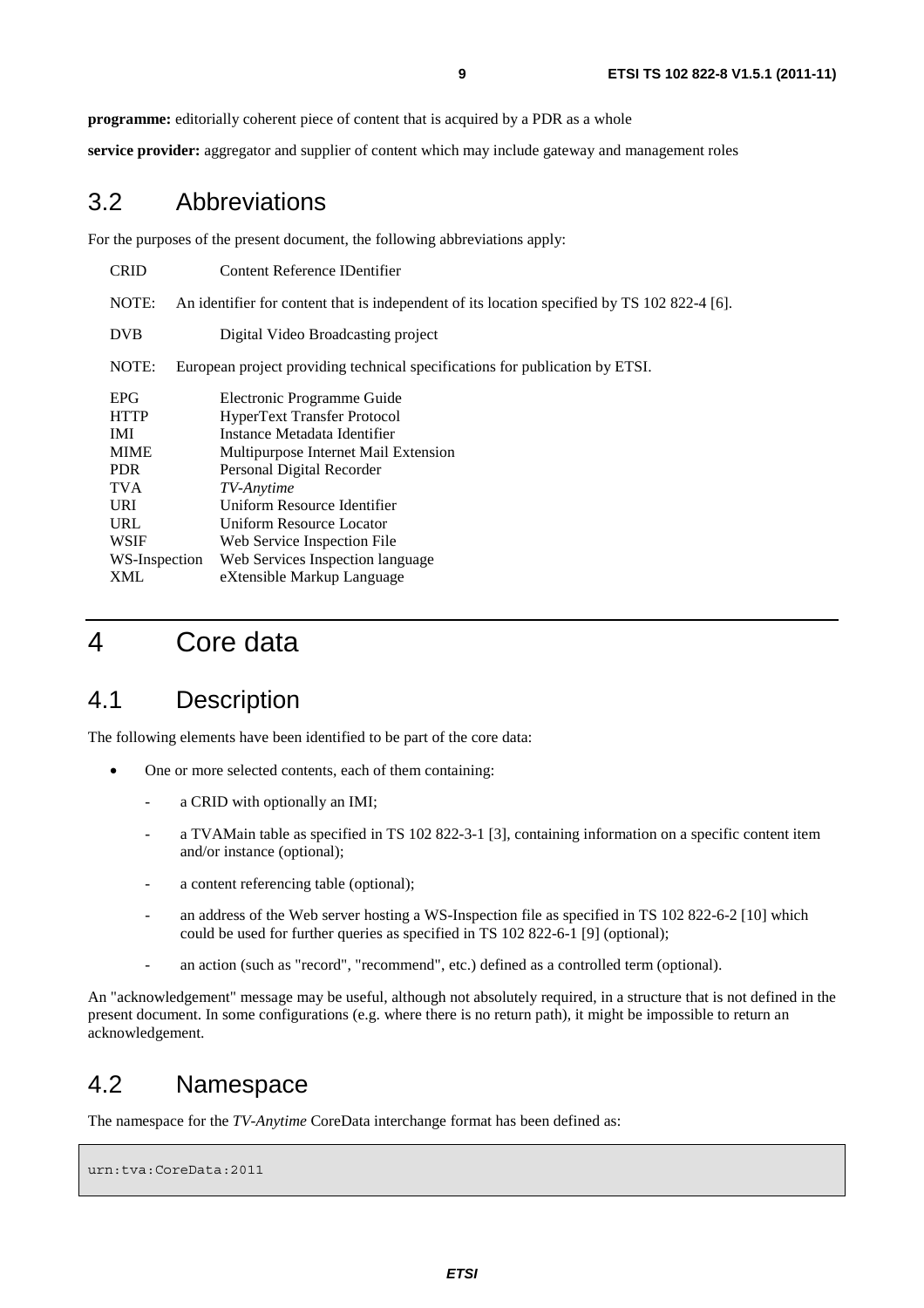### 4.3 CoreData element



| <b>Name</b>                | <b>Definition</b>                                                                                                                                                               |
|----------------------------|---------------------------------------------------------------------------------------------------------------------------------------------------------------------------------|
| SelectedContentType        | A complex type to describe a list of contents with their<br>associated metadata and the action to be done on them.                                                              |
| ltva:TVAMain               | A TVAMain table as specified in TS 102 822-3-1 [3].                                                                                                                             |
| CR:ContentReferencingTable | A ContentReferencing table as specified in<br>TS 102 822-4 [6].                                                                                                                 |
| <b>WSIFServerAddress</b>   | A server address referring to a site where the PDR can<br>retrieve a WS Inspection File.                                                                                        |
| Action                     | An optional element that describes what the PDR is<br>supposed to do with the selected content. The default<br>value for the action is "Record replacing any existing<br>copy". |
| id                         | A mandatory attribute to identify the selected content. The<br>selected content is identified by its Content Referencing<br>IDentifier (CRID).                                  |
| instanceMetadataId         | An optional attribute to identify a specific instance of the<br>selected content. This attribute is already defined in<br>TS 102 822-3-1 [3].                                   |
| CoreDataType               | A complex type to describe a list of contents with their<br>associated metadata and the action to be done on them.                                                              |
| SelectedContent            | An element used to describe a selected content and all<br>possible information related to this content.                                                                         |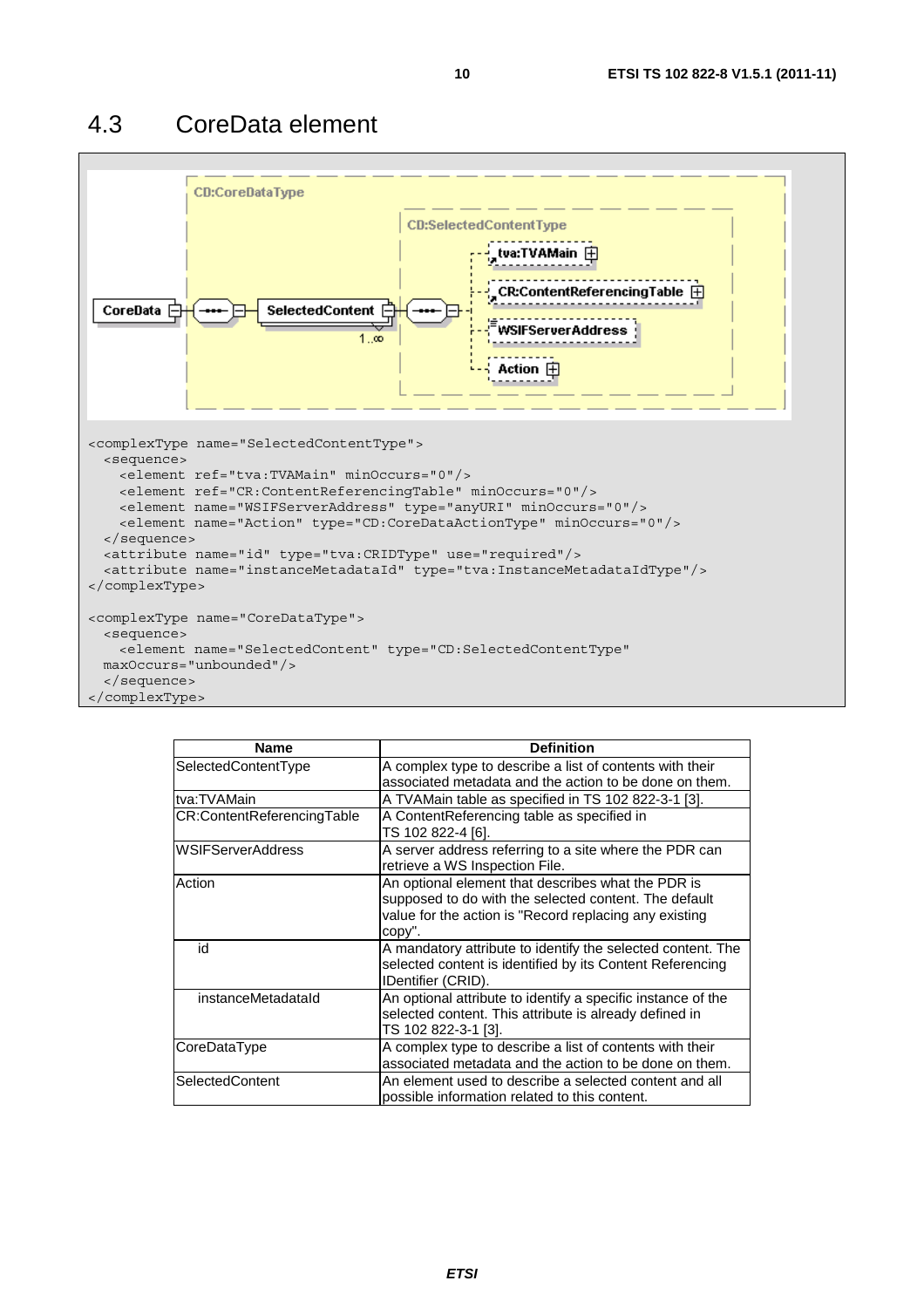#### 4.4 Action element

```
 <complexType name="CoreDataActionType"> 
  <sequence> 
    <element name="Type" type="tva:ControlledTermType"/> 
  </sequence> 
  <attribute name="instruction" use="optional" default="create"> 
    <simpleType> 
       <restriction base="string"> 
         <enumeration value="create"/> 
         <enumeration value="cancel"/> 
       </restriction> 
     </simpleType> 
   </attribute> 
 </complexType>
```

| <b>Name</b>        | <b>Definition</b>                                                                                                                                                                                                                                  |  |
|--------------------|----------------------------------------------------------------------------------------------------------------------------------------------------------------------------------------------------------------------------------------------------|--|
| CoreDataActionType | A complex type that describes the intended PDR action                                                                                                                                                                                              |  |
|                    | on the selected content with the associated metadata.                                                                                                                                                                                              |  |
| <b>Type</b>        | This element specifies what to do with the selected<br>content (e.g. "Record", "Remind" or "Recommend").<br>The value is to be chosen from the<br>"CoreDataActionTypeCS" classification scheme listed<br>in clause A.2.                            |  |
| instruction        | This optional attribute indicates if this command is a<br>creation or a cancellation of an already sent one.<br>Two values:<br>"create" for a new action (default);<br>"cancel" to cancel an already sent action request on a<br>selected content. |  |

#### 4.5 Examples

#### 4.5.1 CoreData example for a single selected content

Here is an example of a "CoreData" structure containing detailed information about a selected content to be recorded. Content location is included in the ProgramLocationTable.

```
<?xml version="1.0" encoding="UTF-8"?> 
<CoreData xmlns="urn:tva:CoreData:2011" xmlns:tva="urn:tva:metadata:2011" 
xmlns:CR="urn:tva:ContentReferencing:2011" 
xmlns:xsi:schemaLocation="urn:tva:CoreData:2011 CoreData.xsd"> 
   <SelectedContent Id="CRID://foo.co.uk/Westenders"> 
     <tva:TVAMain version="03" xml:lang="en" publisher="..." publicationTime="2009-04- 
    05T21:00:00.00+01:00"> 
      <tva:CopyrightNotice>...</tva:CopyrightNotice> 
       <tva:ProgramDescription> 
        <tva:ProgramInformationTable> 
          <tva:ProgramInformation programId="CRID://foo.co.uk/Westenders"> 
            <tva:BasicDescription> 
              <tva:Title>Westenders</tva:Title> 
               <tva:Keyword>Soap</tva:Keyword> 
            </tva:BasicDescription> 
          </tva:ProgramInformation> 
         </tva:ProgramInformationTable> 
        <tva:ProgramLocationTable> 
          <tva:BroadcastEvent serviceIDRef="hbc10022311"> 
            <tva:Program crid="CRID://foo.co.uk/Westenders"/> 
            <tva:ProgramURL>dvb://1.4ee2.3f4/</tva:ProgramURL> 
            <tva:PublishedStartTime>2009-06-05T18:00:00.00+01:00</tva:PublishedStartTime> 
            <tva:PublishedDuration>PT6H</tva:PublishedDuration> 
           </tva:BroadcastEvent> 
         </tva:ProgramLocationTable>
```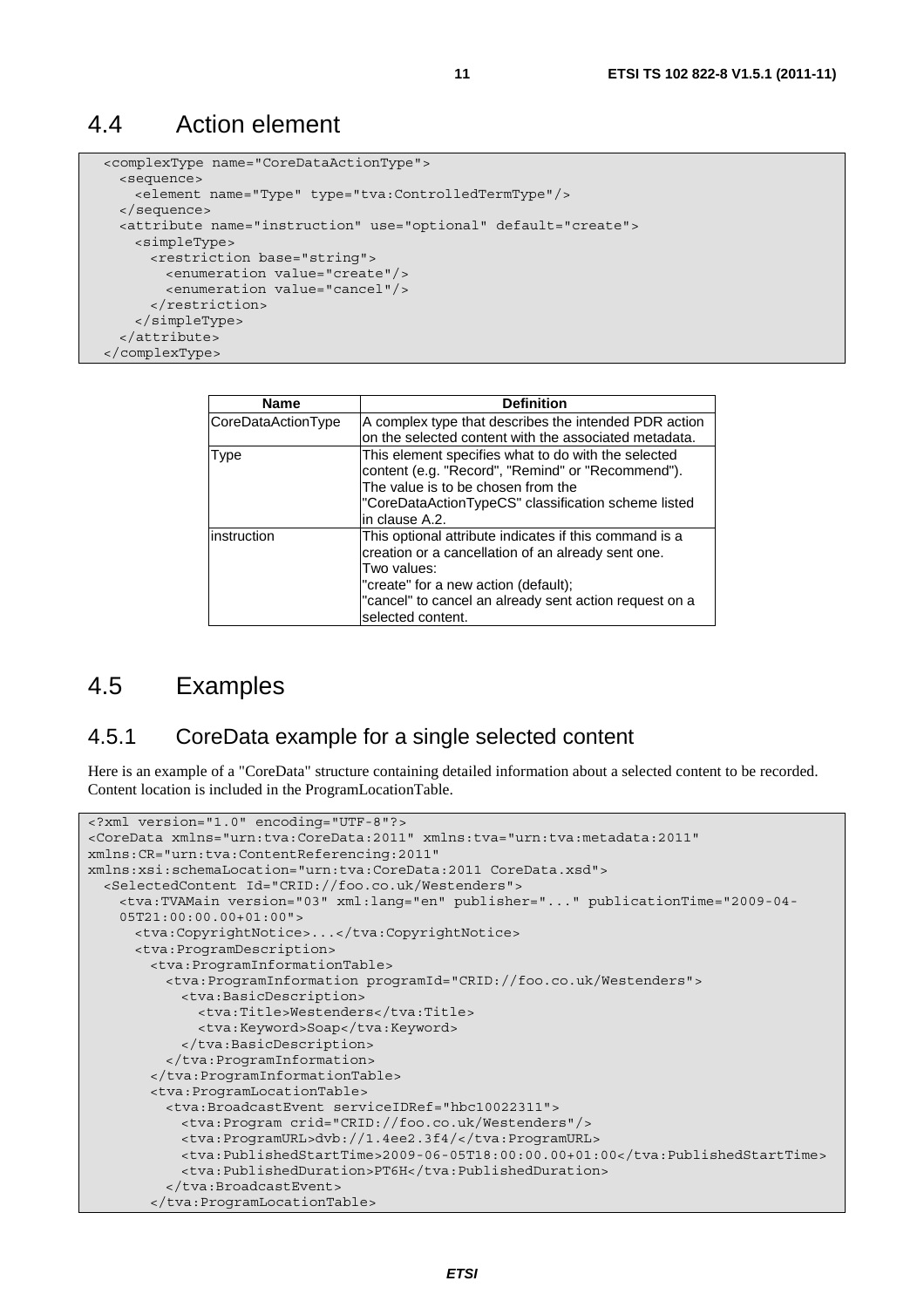```
 </tva:ProgramDescription> 
     </tva:TVAMain> 
   </SelectedContent> 
</CoreData>
```
#### 4.5.2 CoreData example for a set of selected contents

Although this example is not realistic, it is used to illustrate the different actions which can be requested on a selected content. It includes:

- A selected content with the action "recordAllowDuplicates".
- A selected content with the action "remind".
- A selected content with the action "recommend".
- A selected content with the instruction "cancel" to cancel the already sent request for this content.

```
<?xml version="1.0" encoding="UTF-8"?> 
<CoreData xmlns="urn:tva:CoreData:2011" xmlns:tva="urn:tva:metadata:2011" 
xmlns:CR="urn:tva:ContentReferencing:2011 xmlns:xsi:schemaLocation="urn:tva:CoreData:2011 
CoreData.xsd"> 
   <SelectedContent id="CRID://www.channel1.com/movies/title"> 
     <tva:TVAMain/> 
    <WSIFServerAddress>http://www.TV-Channel1.com</WSIFServerAddress> 
    <Action instruction="create"> 
      <Type href="urn:tva:CoreData:cs:CoreDataActionTypeCS:2005:2"> 
        <tva:Name xml:lang="en">recordAllowDuplicates</tva:Name> 
        <tva:Definition xml:lang="en"> to be recorded, authorize duplicate if a copy 
       already exists : CRID for latest news, two media formats</tva:Definition>
      </Type> 
     </Action> 
   </SelectedContent> 
   <SelectedContent id="CRID://www.channel1.com/movies/new_title"> 
    <tva:TVAMain/> 
    <WSIFServerAddress>http://www.TV-Channel1.com</WSIFServerAddress> 
    <Action> 
      <Type href="urn:tva:CoreData:cs:CoreDataActionTypeCS:2005:4"> 
        <tva:Name xml:lang="en">remind</tva:Name> 
        <tva:Definition xml:lang="en"> >Message coming from another device of the end- 
       user or a friend, just for information</tva:Definition>
      </Type> 
     </Action> 
   </SelectedContent> 
   <SelectedContent id="CRID://www.channel2.com/movies/titanic"> 
    <CR:ContentReferencingTable version="1"/> 
    <WSIFServerAddress>http://www.TV-Channel1.com</CRTServerAddress> 
    <Action> 
      <Type href="urn:tva:CoreData:cs:CoreDataActionTypeCS:2005:5"> 
        <tva:Name xml:lang="en">recommend</tva:Name> 
        <tva:Definition xml:lang="en">preselection coming from me or suggestion coming 
       from any user</tva:Definition>
      </Type> 
     </Action> 
   </SelectedContent> 
   <SelectedContent id="CRID://www.channel3.com/series/friends" 
   InstanceMetadataId="imi:metadataProv.com/2"> 
    <tva:TVAMain/> 
     <CR:ContentReferencingTable version="1"/> 
    <WSIFServerAddress>http://www.TV-AllChannels.com</WSIFServerAddress> 
    <Action instruction="cancel"> 
       <Type href="urn:tva:CoreData:cs:CoreDataActionTypeCS:2005:2"> 
        <tva:Name xml:lang="en">recordAllowDuplicates</tva:Name> 
        <tva:Definition xml:lang="en"> to be recorded, authorize duplicate if a copy
```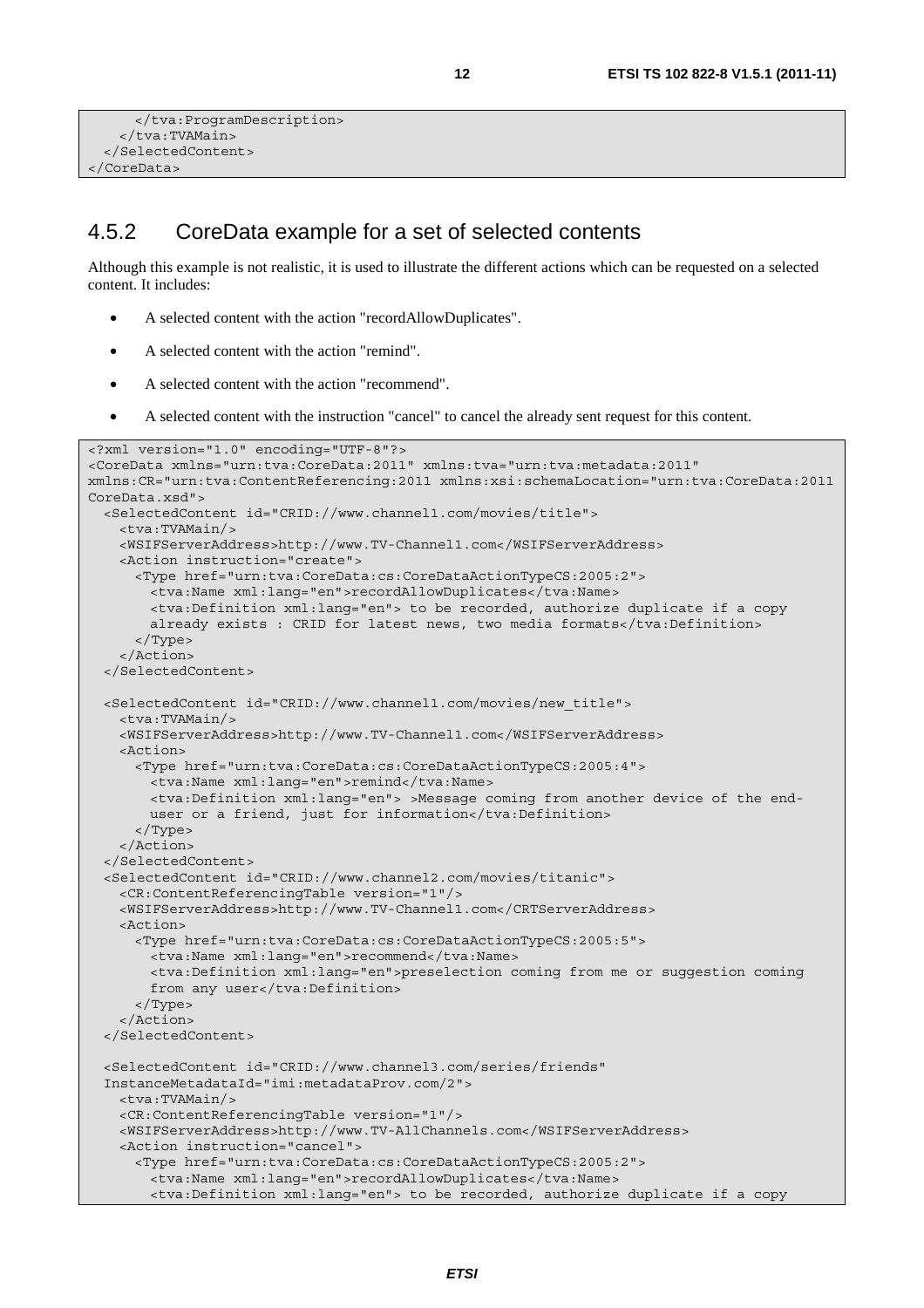```
already exists : CRID for latest news, two media formats</tva:Definition>
      </Type> 
    </Action> 
  </SelectedContent> 
</CoreData>
```
# 5 TVA metadata retrieval from web sites

There are many providers of EPG related services on the web who offer information about content in formats that would not be understood by *TV Anytime* enabled devices. Without using the present document, when a consumer sees a piece (or pieces) of content described on the website EPG, and chooses to record that content, they would have to repeat the search and selection process from the beginning on their TVA device.

The present document provides a mechanism that allows these services to include sufficient information that can be transferred to a TVA device so that it can safely capture the consumer's request.

This could be done, for example, if the website displayed a specific button or link on a page offering the ability to download a "CoreData" file, as specified in the present document, for the selected content to their TVA device.

The "Content-Type" in the HTTP header of the response shall contain the following MIME type to launch the TVA recorder programme: "application/x-tva-recorder".

The file extension ".cdt" is allocated to the CoreData Structure.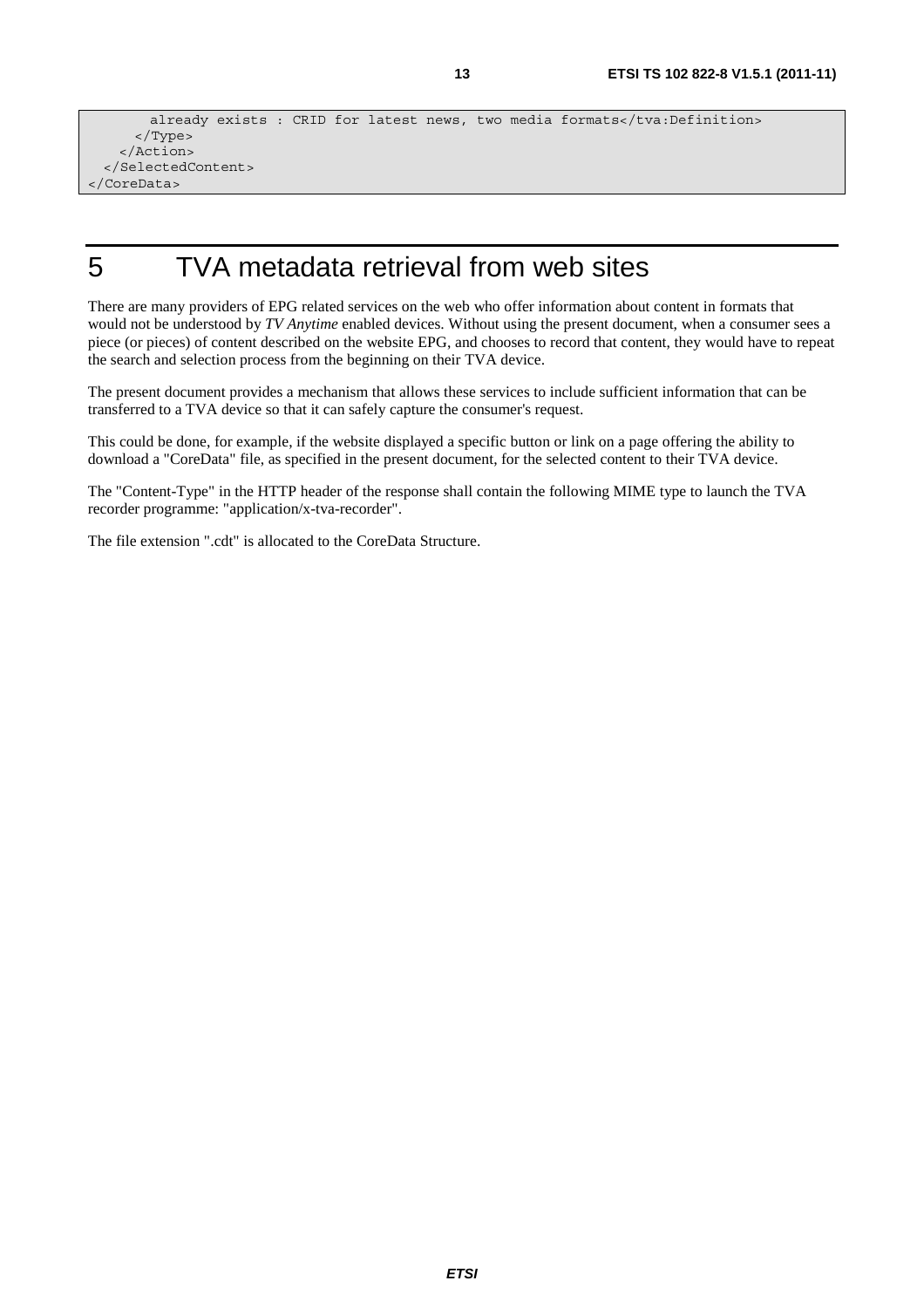# Annex A (normative): Interchange data scheme and classification scheme

# A.1 Interchange data scheme

The following clause contains the tva\_core\_data\_8\_v141.xsd file.

```
<?xml version="1.0" encoding="UTF-8"?> 
<schema targetNamespace="urn:tva:CoreData:2011" xmlns:cd="urn:tva:CoreData:2011" 
xmlns:cr="urn:tva:ContentReferencing:2011" xmlns:tva="urn:tva:metadata:2011" 
xmlns="http://www.w3.org/2001/XMLSchema" elementFormDefault="qualified" 
attributeFormDefault="unqualified"> 
   <annotation> 
      <documentation xml:lang="en">This schema consists of datatypes that are normatively 
defined in ETSI TS 102 822-8 v1.4.1</documentation> 
   </annotation> 
   <import namespace="urn:tva:metadata:2011" schemaLocation="tva_metadata_3-1_v171.xsd"/> 
   <import namespace="urn:tva:ContentReferencing:2011" 
   schemaLocation="tva_content_referencing_4_v161.xsd"/> 
   <import namespace="urn:tva:mpeg7:2008" schemaLocation="tva_mpeg7_2008.xsd"/> 
   <element name="CoreData" type="cd:CoreDataType" /> 
   <complexType name="CoreDataActionType"> 
      <sequence> 
         <element name="Type" type="tva:ControlledTermType"/> 
      </sequence> 
      <attribute name="instruction" use="optional" default="create"> 
         <simpleType> 
            <restriction base="string"> 
               <enumeration value="create"/> 
               <enumeration value="cancel"/> 
            </restriction> 
         </simpleType> 
      </attribute> 
   </complexType> 
   <complexType name="SelectedContentType" > 
      <sequence> 
         <element ref="tva:TVAMain" minOccurs="0" /> 
         <element ref="cr:ContentReferencingTable" minOccurs="0"/> 
         <element name="WSIFServerAddress" type="anyURI" minOccurs="0" /> 
         <element name="Action" type="cd:CoreDataActionType" minOccurs="0" /> 
      </sequence> 
      <attribute name="id" type="tva:CRIDType" use="required"/> 
      <attribute name="instanceMetadataId" type="tva:InstanceMetadataIdType"/> 
   </complexType> 
   <complexType name="CoreDataType"> 
      <sequence > 
         <element name="SelectedContent" type="cd:SelectedContentType" 
maxOccurs="unbounded"/> 
      </sequence> 
   </complexType> 
</schema>
```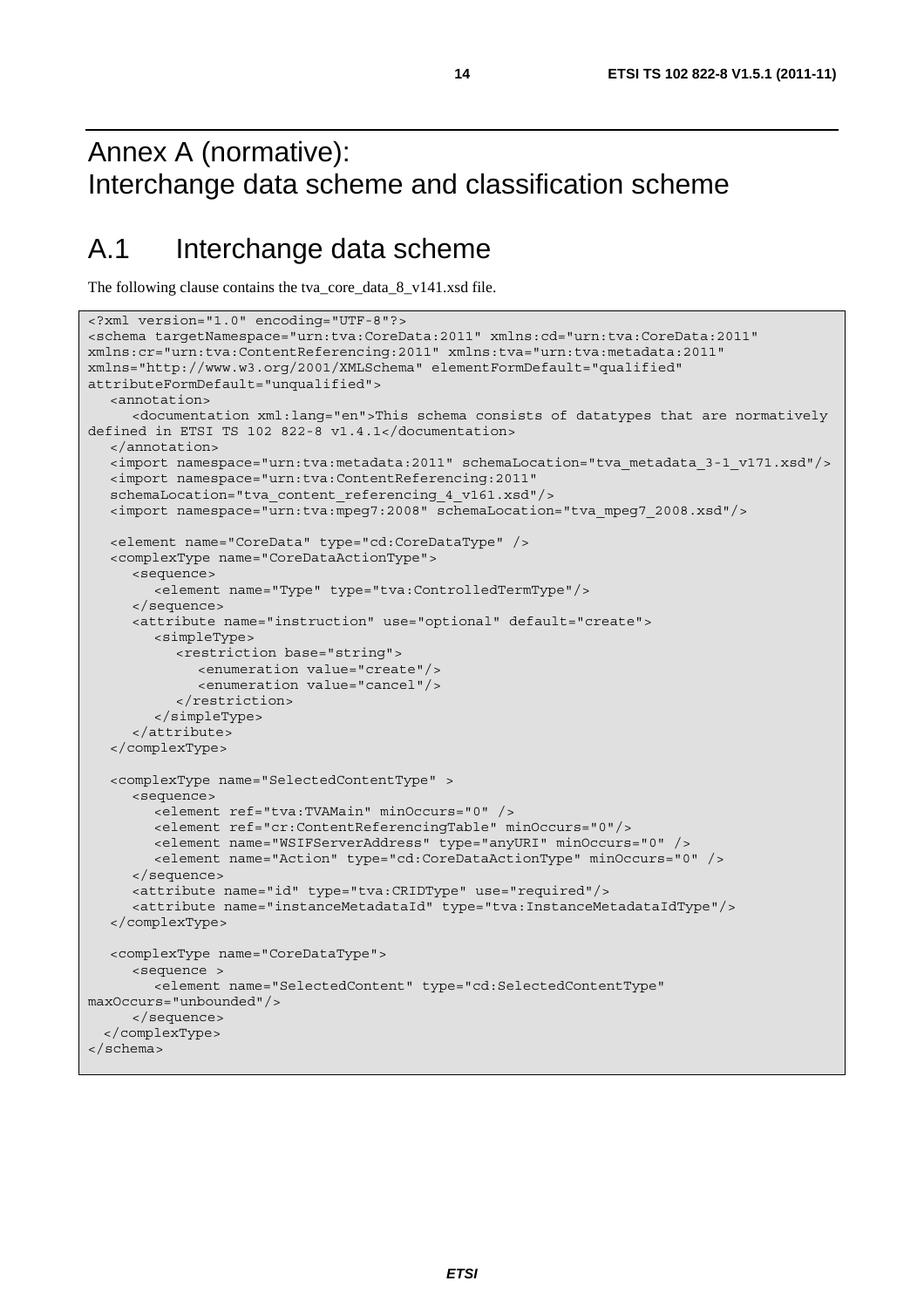# A.2 Core data action type classification scheme

The following clause contains the CoreDataActionTypeCS.xml file.

```
<?xml version="1.0" encoding="UTF-8"?> 
<ClassificationScheme uri="urn:tva:CoreData:cs:CoreDataActionTypeCS:2005"> 
  <Term termID="1"> 
    <Name xml:lang="en">recordReplace</Name> 
    <Definition xml:lang="en"> to be recorded, replacing exiting one if it 
    exists</Definition> 
   </Term> 
  <Term termID="2"> 
    <Name xml:lang="en">recordAllowDuplicates</Name> 
    <Definition xml:lang="en"> to be recorded, authorize duplicate if a copy already 
   exists : CRID for latest news, two media formats</Definition>
  </Term> 
  <Term termID="3"> 
    <Name xml:lang="en">recordIfNotYetExists</Name> 
    <Definition xml:lang="en"> to be recorded only if it is not yet recorded. E.g.: to 
   complete a series without rerecording</Definition>
  </Term> 
  <Term termID="4"> 
    <Name xml:lang="en">remind</Name> 
    <Definition xml:lang="en">Message coming from another device of the end-user or a 
    friend, just for information</Definition> 
  </Term> 
  <Term termID="5"> 
    <Name xml:lang="en">recommend</Name> 
    <Definition xml:lang="en">preselection coming from me or suggestion coming from any 
    user</Definition> 
   </Term> 
</ClassificationScheme>
```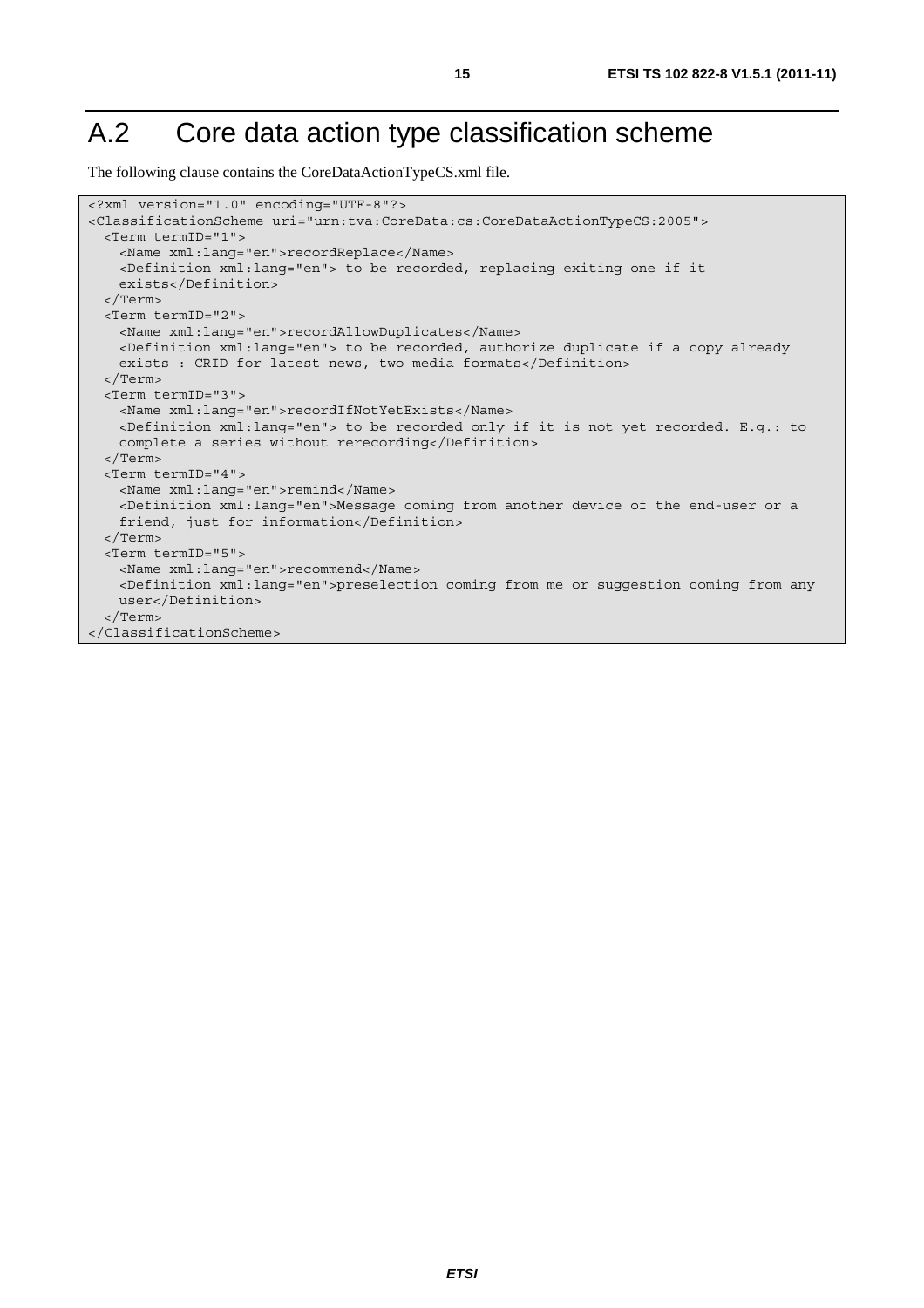# Annex B (normative): *TV-Anytime* description schemes for interchange data format

The *TV-Anytime* DSs listed in the present document have been aggregated into several **xsd files identified by the Description Schemes' names**, forming the reference documentation, contained in archive ts\_10282208v010501p0.zip which accompanies the present document:

- tva\_Core\_Data\_8\_v151.xsd contains the interchange data scheme defined in clause A.1.
- CoreDataActionTypeCS.xml contains the Core Data Action Type Classification Scheme defined in clause A.2.

In order to validate, tva\_Core\_Data\_8\_v151.xsd imports several description schemes from other parts of the *TV-Anytime* specification:

- tva\_metadata\_3-1\_v171.xsd and tva\_mpeg7\_2008.xsd and can be found in ts\_1028220301v010701p0.zip, which is a file attached to ts\_1028220301v010701p.doc.
- tva content referencing 4 v161.xsd can be found in ts  $10282204v010601p0.$ zip, which is a file attached to ts\_10282204v010601p.doc.